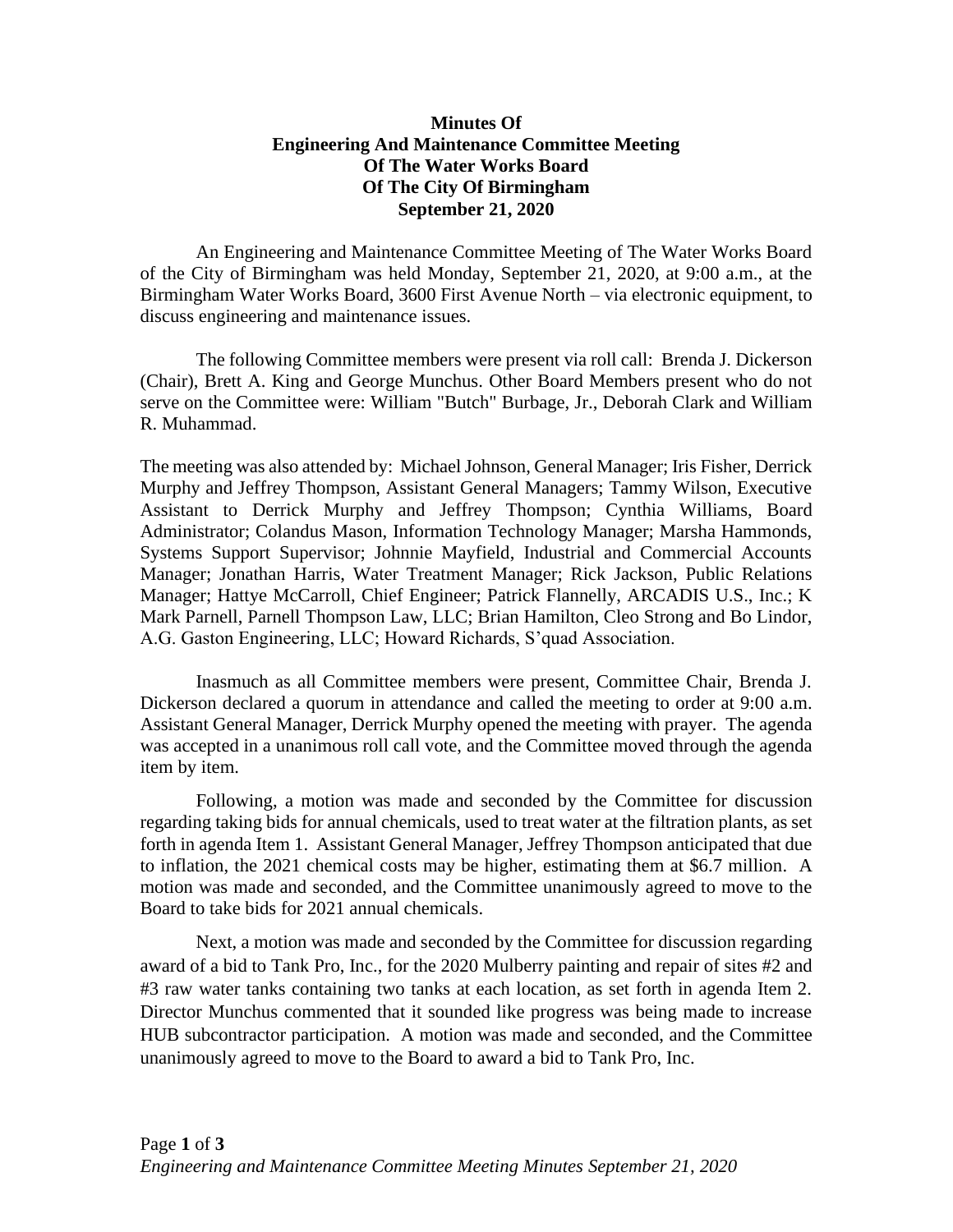Following, a motion was made and seconded by the Committee for discussion regarding the approval of a Scope of Services with A. G. Gaston Engineering, LLC, to provide asset management services for the Pipe Condition Assessment Pilot, as set forth in agenda Item 3. Director Munchus stated that A. G. Gaston has done good work in the community. A motion was made and seconded, and the Committee unanimously agreed to move to the Board to approve a Scope of Services with A. G. Gaston Engineering, LLC,

Next, a brief video and PowerPoint Presentation was given by Patrick Flannelly from ARCADIS U.S., Inc. The presentation provided an overview of the Shades Mountain Filter Plant's filter improvements project beginnings and a schedule for completion of the project. The various accomplishments and challenges of the project were highlighted. A motion was made and seconded, and the Committee unanimously agreed to move to the Board to amend the Scope of Services with ARCADIS U.S., Inc., to provide additional Construction Management services for the Shades Mountain Filter Plant Filter Improvements project at an estimated cost of \$698,000.00, as set forth in agenda Item 4.

Following, a motion was made and seconded and the Committee agreed to move to the Board to approve an agreement between BWWB and the City of Helena for emergency water service, if needed, in order to ensure its customers have no service interruptions, as set forth in agenda Item 5. AGM Thompson explained that Helena is using Bessemer water right now and this agreement would give Birmingham Water Works (BWWB) a foot in the door via this emergency agreement. Director Munchus was not present when the vote was taken.

Next, a motion was made and seconded by the Committee for discussion regarding the approval of an agreement with Shelby County Water Services to cross BWWB property with an underground water line for the sum of \$1.00, as set forth in agenda item 6. A motion was made and seconded, and the Committee agreed to move to the Board to approve the agreement with Shelby County Water Services. Director Munchus was not present for the vote.

Following, a motion was made and seconded by the Committee for discussion regarding Electric Machinery Company/WEG Group, a Sole Source provider, for EM Synchronous Motors for refurbishment of Mulberry Motor #4 and Sipsey Motor #4 to original equipment manufacturer specifications and expenditures necessary for the installation of the motors, at an estimated cost of \$183,700.00 and \$61,647.00; respectively, as set forth in agenda Item 7. A motion was made and seconded, and the Committee agreed to move to the Board to approve expenditures with Electric Machinery Company/WEG Group. Director Munchus was not present for the vote.

Next, a motion was made and seconded by the Committee for discussion regarding Flowserve Pump Company/Jim House and Associates, a Sole Source provider, for Byron Jackson Pumps for refurbishment of Mulberry Pump #4 and Sipsey Pump #4 to original equipment manufacturer specifications and expenditures necessary for the installation of the pumps, at an estimated cost of: \$565,129.20 and \$610,852.80; respectively, as set forth